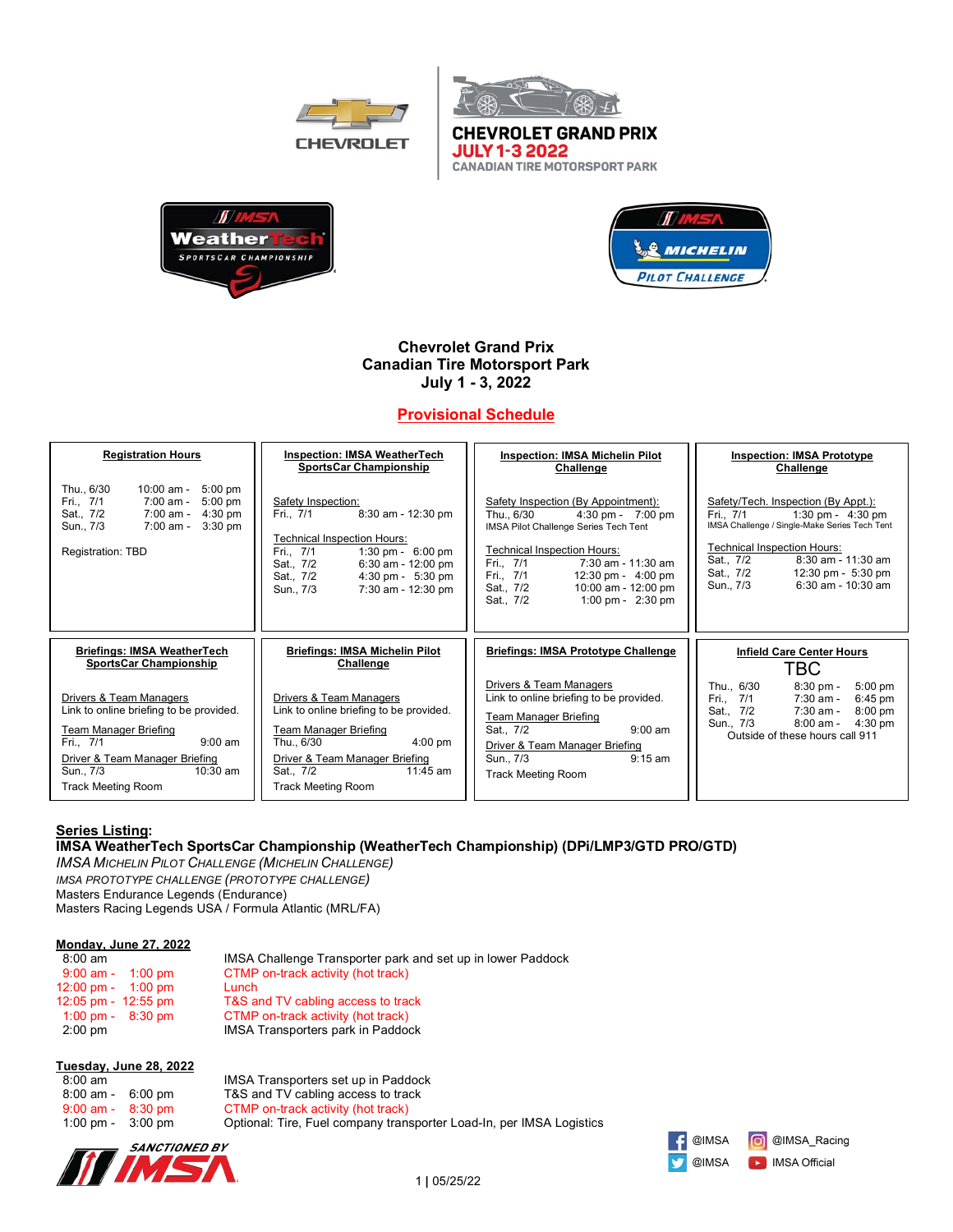| Wednesday, June 29, 2022                                     |                                                                                                                                |
|--------------------------------------------------------------|--------------------------------------------------------------------------------------------------------------------------------|
| $8:00$ am                                                    | IMSA set up                                                                                                                    |
| 8:00 am - 6:00 pm                                            | T&S and TV cabling access to track                                                                                             |
| $9:00$ am - $10:00$ am                                       | Tire, Fuel, Manufacturer and Support transporter Load-In, per IMSA Logistics                                                   |
|                                                              |                                                                                                                                |
| Thursday, June 30, 2022<br>6:00 am - 7:00 pm                 | T&S and TV cabling access to track                                                                                             |
| $7:00 \text{ am}$                                            | IMSA set up                                                                                                                    |
| $9:00 \text{ am}$                                            | Masters Load-In                                                                                                                |
| $2:00 \text{ pm}$                                            | MICHELIN CHALLENGE COMPETITOR TRANSPORTER LOAD-IN (per IMSA Logistics). Teams must not open/unload                             |
|                                                              | transporters until notified by IMSA Officials. After such notification, pit equipment setup may commence.                      |
| $4:00 \text{ pm}$                                            | <b>MICHELIN CHALLENGE TEAM MANAGER BRIEFING - TRACK MEETING ROOM</b>                                                           |
| 4:30 pm -<br>7:00 pm                                         | <b>MICHELIN CHALLENGE PRE-EVENT SAFETY INSPECTION AT PADDOCK LOCATION</b>                                                      |
| 4:30 pm -<br>$6:00 \text{ pm}$                               | TRACK WALK - Walk and Bicycle Only (Must not embark after 5:15 pm)                                                             |
| $5:00$ pm                                                    | WeatherTech Championship Transporter Load-In (per IMSA Logistics)                                                              |
|                                                              |                                                                                                                                |
| Friday, July 1, 2022                                         |                                                                                                                                |
| $6:00$ am - $8:45$ am<br>$7:00 \text{ am} - 9:00 \text{ am}$ | IMSA T&S Transponder Checks / TV cabling / Track Inspection / Signage<br><b>MICHELIN CHALLENGE PRE-EVENT SAFETY INSPECTION</b> |
| $8:00$ am                                                    | WeatherTech Championship - Open Transporters - Pit lane equipment set up may commence                                          |
| 8:30 am - 12:30 pm                                           | <b>WeatherTech Championship Safety Inspection</b>                                                                              |
| $9:00$ am                                                    | WeatherTech Championship Team Manager Briefing - Track Meeting Room                                                            |
| $9:00$ am - $9:25$ am                                        | Practice - MRL/FA                                                                                                              |
| $9:35$ am - CCL                                              | <b>IMSA Course Clearance Lap</b>                                                                                               |
| 9:40 am - 10:40 am                                           | <b>PRACTICE #1 - MICHELIN CHALLENGE</b>                                                                                        |
| 10:55 am - 11:25 am                                          | Practice - Endurance                                                                                                           |
| 10:00 am                                                     | PROTOTYPE CHALLENGE COMPETITOR TRANSPORTER LOAD-IN                                                                             |
| 11:25 am - 12:40 pm                                          | Lunch                                                                                                                          |
| 11:30 am - 12:35 pm<br>11:30 am - 1:00 pm                    | T&S and TV cabling access to track<br>MICHELIN CHALLENGE - FUEL RIG INSPECTION (UNDER TEAM TRANSPORTER LIFTGATE - MANDATORY)   |
| 12:40 pm - 1:05 pm                                           | Qualifying - MRL/FA                                                                                                            |
| 1:15 pm - $CCL$                                              | <b>IMSA Course Clearance Lap</b>                                                                                               |
| 1:20 pm - $2:20$ pm                                          | <b>PRACTICE #2 - MICHELIN CHALLENGE</b>                                                                                        |
| 2:35 pm - CCL                                                | <b>IMSA Course Clearance Lap</b>                                                                                               |
| $2:40 \text{ pm} - 4:10 \text{ pm}$                          | Practice #1 - WeatherTech Championship (All Classes)                                                                           |
| $4:25 \text{ pm} - 4:55 \text{ pm}$                          | Qualifying - Endurance                                                                                                         |
| 5:05 pm - CCL                                                | <b>IMSA Course Clearance Lap</b>                                                                                               |
| $5:10 \text{ pm} - 5:25 \text{ pm}$                          | <b>QUALIFYING - MICHELIN CHALLENGE TCR</b>                                                                                     |
| $5:30 \text{ pm} - 5:45 \text{ pm}$                          | <b>QUALIFYING - MICHELIN CHALLENGE GS</b>                                                                                      |
| Saturday, July 2, 2022                                       |                                                                                                                                |
| $6:00$ am - 7:45 am                                          | IMSA T&S Transponder Checks / TV cabling / Track Inspection / Signage                                                          |
| 7:55 am - CCL                                                | <b>IMSA Course Clearance Lap</b>                                                                                               |
| 8:00 am - 9:45 am                                            | Practice #2 - WeatherTech Championship (Restricted As Below)                                                                   |
| $8:00$ am - $9:30$ am                                        | Practice #2 - WeatherTech Championship (GTD/LMP3)                                                                              |
| $8:15$ am - $9:45$ am                                        | Practice #2 - WeatherTech Championship (DPi/GTD PRO)                                                                           |
| 10:00 am - 10:25 am                                          | Race #1 - MRL/FA - 25 Minutes                                                                                                  |
| 10:35 am - CCL<br>10:40 am - 11:25 am                        | IMSA Course Clearance Lap<br>PRACTICE #1 - PROTOTYPE CHALLENGE                                                                 |
| 11:40 am - 12:20 pm                                          | Race #1 - Endurance - 40 Minutes                                                                                               |
| $11:45$ am                                                   | MICHELIN CHALLENGE DRIVER AND TEAM MANAGER BRIEFING - TRACK MEETING ROOM                                                       |
| $12:00 \text{ pm} - 1:30 \text{ pm}$                         | PROTOTYPE CHALLENGE - FUEL RIG INSPECTION (UNDER TEAM TRANSPORTER LIFTGATE - MANDATORY)                                        |
| 12:35 pm - CCL                                               | <b>IMSA Course Clearance Lap</b>                                                                                               |
| 12:40 pm - 12:55 pm                                          | Qualifying - WeatherTech Championship (GTD - Silver/Bronze only/GTD PRO - Any Driver)                                          |
| 1:05 pm - 1:20 pm                                            | Qualifying - WeatherTech Championship (LMP3 - Silver <30/Bronze only)                                                          |
| 1:30 pm - 1:45 pm                                            | Qualifying - WeatherTech Championship (DPi)                                                                                    |
| 2:00 pm - CCL                                                | IMSA Course Clearance Lap                                                                                                      |
| $2:05 \text{ pm} - 2:50 \text{ pm}$                          | PRACTICE #2 - PROTOTYPE CHALLENGE                                                                                              |
| 2:50 pm -<br>$3:50$ pm<br>2:55 pm - 3:15 pm                  | Lunch Break / Pre-Race<br>TBD Car Corral Parade Laps (IMSA)                                                                    |
| $3:00$ pm                                                    | MICHELIN CHALLENGE - FUEL RIG INSPECTION (PIT BOX - MANDATORY)                                                                 |
| $3:10 \text{ pm} - 3:50 \text{ pm}$                          | PRE-RACE - OPEN GRID / FAN WALK, PRESENTED BY HAGERTY - PIT LANE - MICHELIN CHALLENGE                                          |
| $3:20 \text{ pm} - 3:50 \text{ pm}$                          | IMSA Hot Lap Experience (by invitation only)                                                                                   |
| $4:00 \text{ pm} - 4:10 \text{ pm}$                          | PRE-RACE - FORMATION LAPS - MICHELIN CHALLENGE                                                                                 |
| $4:10 \text{ pm} - 6:10 \text{ pm}$                          | RACE - CANADIAN TIRE MOTORSPORTS PARK 120 FOR THE IMSA MICHELIN PILOT CHALLENGE - 2 HOURS                                      |



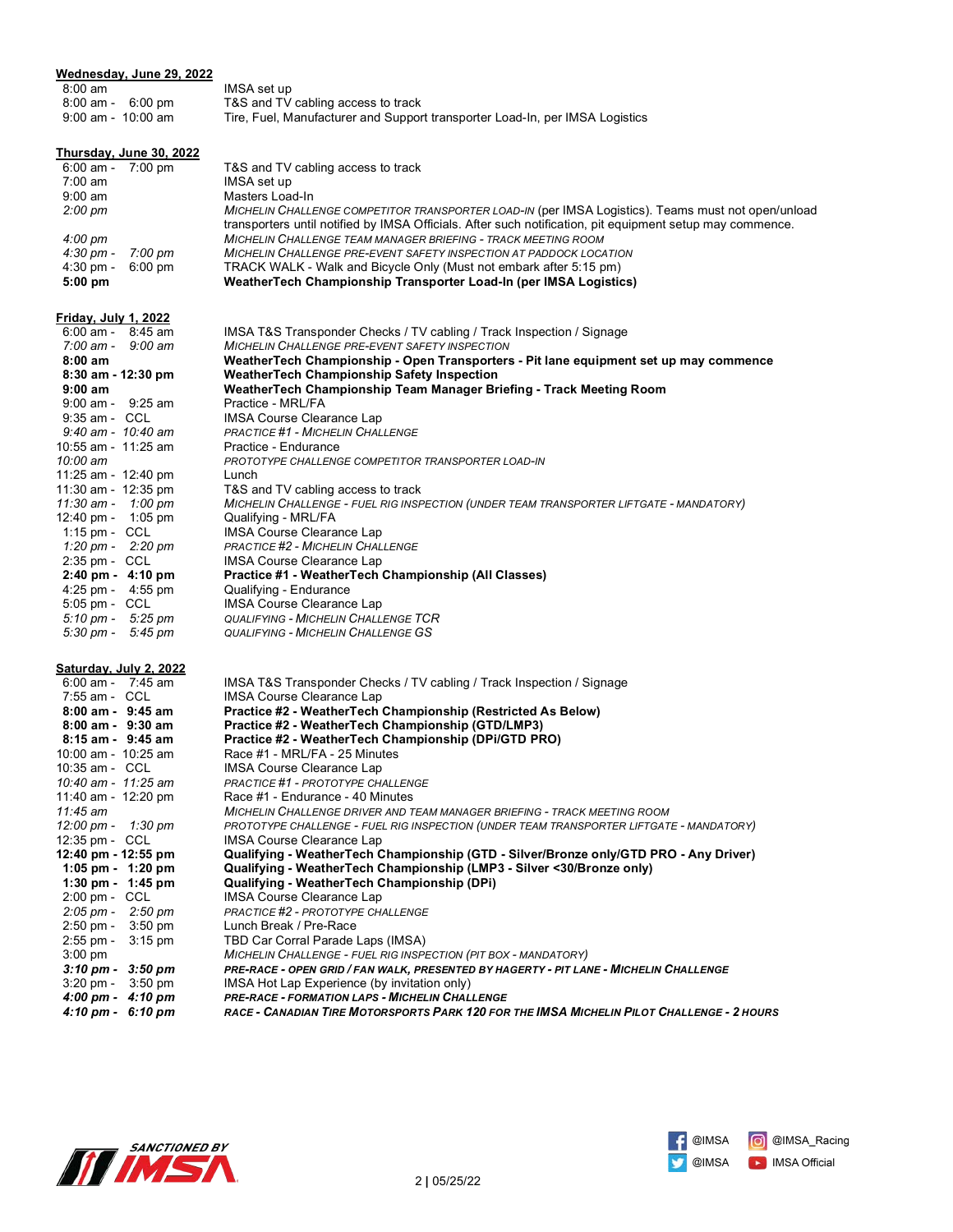| Sunday, July 3, 2022                |                                                                                                      |
|-------------------------------------|------------------------------------------------------------------------------------------------------|
| $6:00$ am - 7:45 am                 | IMSA T&S Transponder Checks / TV cabling / Track Inspection / Signage                                |
| 7:45 am - 9:15 am                   | <b>Fuel Rig Inspection - WeatherTech Championship</b>                                                |
| 7:45 am                             | FALSE GRID CLOSED - PROTOTYPE CHALLENGE                                                              |
| 7:55 am - CCL                       | IMSA Course Clearance Lap                                                                            |
| $8:00 \text{ am} - 8:15 \text{ am}$ | <b>QUALIFYING - PROTOTYPE CHALLENGE</b>                                                              |
| $8:25$ am - $8:45$ am               | TBD Car Corral Parade Laps (IMSA)                                                                    |
| $9:00$ am - $9:25$ am               | Race #1 - MRL/FA - 25 Minutes                                                                        |
| $9:35$ am - CCL                     | IMSA Course Clearance Lap                                                                            |
| 9:40 am - 10:00 am                  | Warm Up - Weather Tech Championship (All Classes)                                                    |
| 10:05 am - 10:25 am                 | TBD Car Corral Parade Laps (IMSA)                                                                    |
| $10:30 \text{ am}$                  | WeatherTech Championship Driver & Team Manager Briefing - Track Meeting Room                         |
| 10:35 am - $11:15$ am               | Race #1 - Endurance - 40 Minutes                                                                     |
| 10:45 $am$                          | PROTOTYPE CHALLENGE - FUEL RIG INSPECTION (PIT BOX - MANDATORY)                                      |
| 11:05 am                            | <b>FALSE GRID CLOSED - PROTOTYPE CHALLENGE</b>                                                       |
| $11:15$ am - $11:45$ am             | Autograph Session - WeatherTech Championship - at Team Transporters in the Paddock                   |
| 11:30 am - 11:35 am                 | PRE-RACE - PROTOTYPE CHALLENGE                                                                       |
| $11:35$ am - $1:05$ pm              | RACE - PROTOTYPE CHALLENGE - 1 HOUR AND 30 MINUTES                                                   |
| 1:10 pm - 1:30 pm                   | TBD Car Corral Parade Laps (IMSA)                                                                    |
| $1:35 \text{ pm} - 2:55 \text{ pm}$ | WeatherTech Championship Pre-Race / IMSA Hot Lap Experience (by invitation only)                     |
| 1:45 pm $-$ 2:45 pm                 | WeatherTech Championship - Open Grid / Fan Walk, Presented By Hagerty - Pit Lane                     |
| $2:55$ pm - $3:05$ pm               | <b>WeatherTech Championship - Formation Laps</b>                                                     |
| $3:05 \text{ pm} - 5:45 \text{ pm}$ | Race - Chevrolet Grand Prix for the IMSA WeatherTech SportsCar Championship - 2 Hours and 40 Minutes |



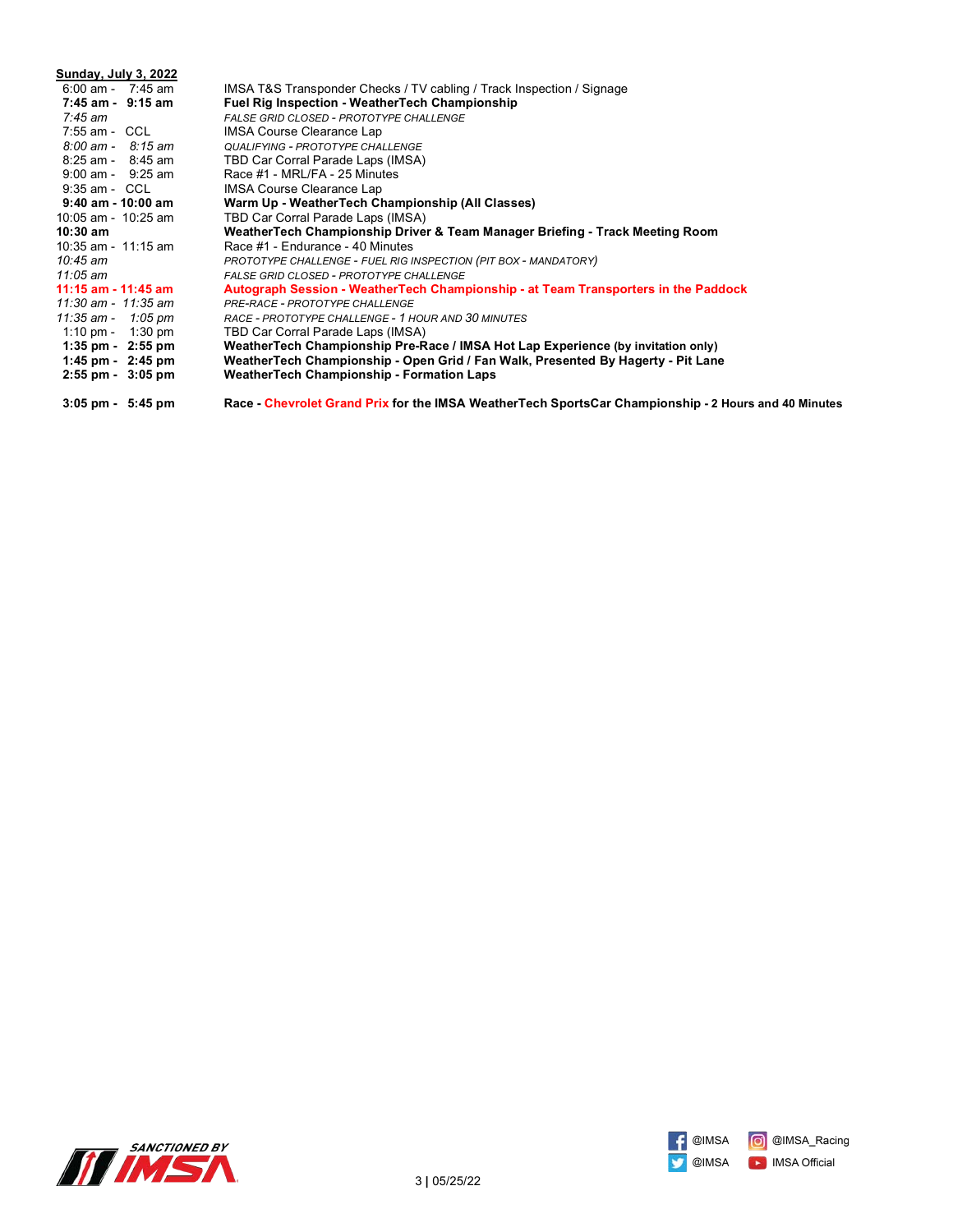## **GENERAL**

| $9.4.4 -$  | <b>Event Facility:</b>           | Canadian Tire Motorsport Park<br>3233 Concession Road<br>RR #5<br>Bowmanville, Ontario, Canada L1C 3K6 | Ph: | 905-983-9141<br>Fax: 905-983-5195 |
|------------|----------------------------------|--------------------------------------------------------------------------------------------------------|-----|-----------------------------------|
| $9.4.7 -$  | Length of the Racetrack:         | 2.459 mile, 10-turn Road Course                                                                        |     |                                   |
| $9.4.8 -$  | Direction of the Race:           | Clockwise                                                                                              |     |                                   |
| $9.4.10 -$ | <b>Pole Position:</b>            | On the Right                                                                                           |     |                                   |
| $9.4.20 -$ | <b>Location of Race Control:</b> | At main operations building across track from Pit-In, 2 <sup>nd</sup> floor                            |     |                                   |
| $25.7 -$   | <b>Start Line:</b>               | On the Front Straight                                                                                  |     |                                   |
| $25.8 -$   | Finish Line:                     | On the Front Straight                                                                                  |     |                                   |



## **IMSA WEATHERTECH SPORTSCAR CHAMPIONSHIP SUPPLEMENTARY REGULATIONS**

## **ADDITIONAL REGULATIONS**

| $9 -$      | <b>EVENT:</b>                                                                                  | The IMSA WeatherTech SportsCar Championship Race is listed on the Federation Internationale de<br>l'Automobile (FIA) international calendar as a Restricted Closed International Event sanctioned by IMSA and<br>held under the IMSA RULES. |                                                                                                                                                                                             |
|------------|------------------------------------------------------------------------------------------------|---------------------------------------------------------------------------------------------------------------------------------------------------------------------------------------------------------------------------------------------|---------------------------------------------------------------------------------------------------------------------------------------------------------------------------------------------|
| $9.4.3 -$  | Name of the Event:                                                                             | <b>Chevrolet Grand Prix</b>                                                                                                                                                                                                                 |                                                                                                                                                                                             |
| $9.4.6 -$  | <b>Entries Closing:</b>                                                                        | Tue., Jun. 14, 2022. Late entries per Art. 4.3.                                                                                                                                                                                             |                                                                                                                                                                                             |
| $9.4.11 -$ | <b>Number of Cars admitted</b><br>A. Practice sessions:<br>B. Qualifying sessions:<br>C. Race: | 48 Maximum<br>48 Maximum<br>48 Maximum                                                                                                                                                                                                      |                                                                                                                                                                                             |
| $9.4.13 -$ | Impound:                                                                                       | IMSA Paddock per the Technical Department                                                                                                                                                                                                   |                                                                                                                                                                                             |
| $9.4.21 -$ | <b>Tire Allocation:</b>                                                                        | DPi:<br>10 sets - Hard<br>LMP3:<br>7 sets - F-S8M/R-S9M<br>GTD PRO:<br>7 sets - S9M<br>GTD:<br>7 sets - S9M                                                                                                                                 |                                                                                                                                                                                             |
| $12.13 -$  | <b>Minimum Drive-Time:</b>                                                                     | DPi:                                                                                                                                                                                                                                        | Ten (10) minutes                                                                                                                                                                            |
| $12.13 -$  | <b>Minimum Drive-Time:</b>                                                                     | LMP3/GTD PRO/GTD:                                                                                                                                                                                                                           | Forty Five (45) minutes                                                                                                                                                                     |
| $12.14 -$  | <b>Maximum Drive-Time:</b>                                                                     | LMP3/GTD PRO/GTD:                                                                                                                                                                                                                           | One Hour and Fifty-Five (1:55) minutes                                                                                                                                                      |
| $12.15 -$  | Trueman/Akin Drive-Time:                                                                       | GTD:                                                                                                                                                                                                                                        | N/A (Sprint Only)                                                                                                                                                                           |
| $19 -$     | <b>Event Logistics:</b>                                                                        |                                                                                                                                                                                                                                             | Exclusively under the direction of and assigned by IMSA. Refer to schedule for Series Paddock load-in times.                                                                                |
|            | Load-In:                                                                                       |                                                                                                                                                                                                                                             | Drivers must be at truck and monitoring CB channel 40, no later than 30 minutes prior to load-in start.                                                                                     |
|            | Load-Out:                                                                                      |                                                                                                                                                                                                                                             | Transporters must only move in the paddock between the hours of 1:00 pm and 3:30 pm, or after 5:30 pm Sun.,<br>Jul. 5. All transporters must vacate the paddock by Mon., Jul. 6 at 5:00 pm. |

#### 22.3.11.A - **Barometric Table:**

| <b>Session</b> | <b>Barometer Reading / RCNS Notification</b> | <b>Enforcement Time</b> |
|----------------|----------------------------------------------|-------------------------|
| Practice (all) | 5 minutes prior to Green Flag                | Green Flag              |
| Qualifving     | 5 minutes prior to Green Flag                | Green Flag              |
| Race Start     | 30 minutes prior to Formation Laps           | Green Flag              |



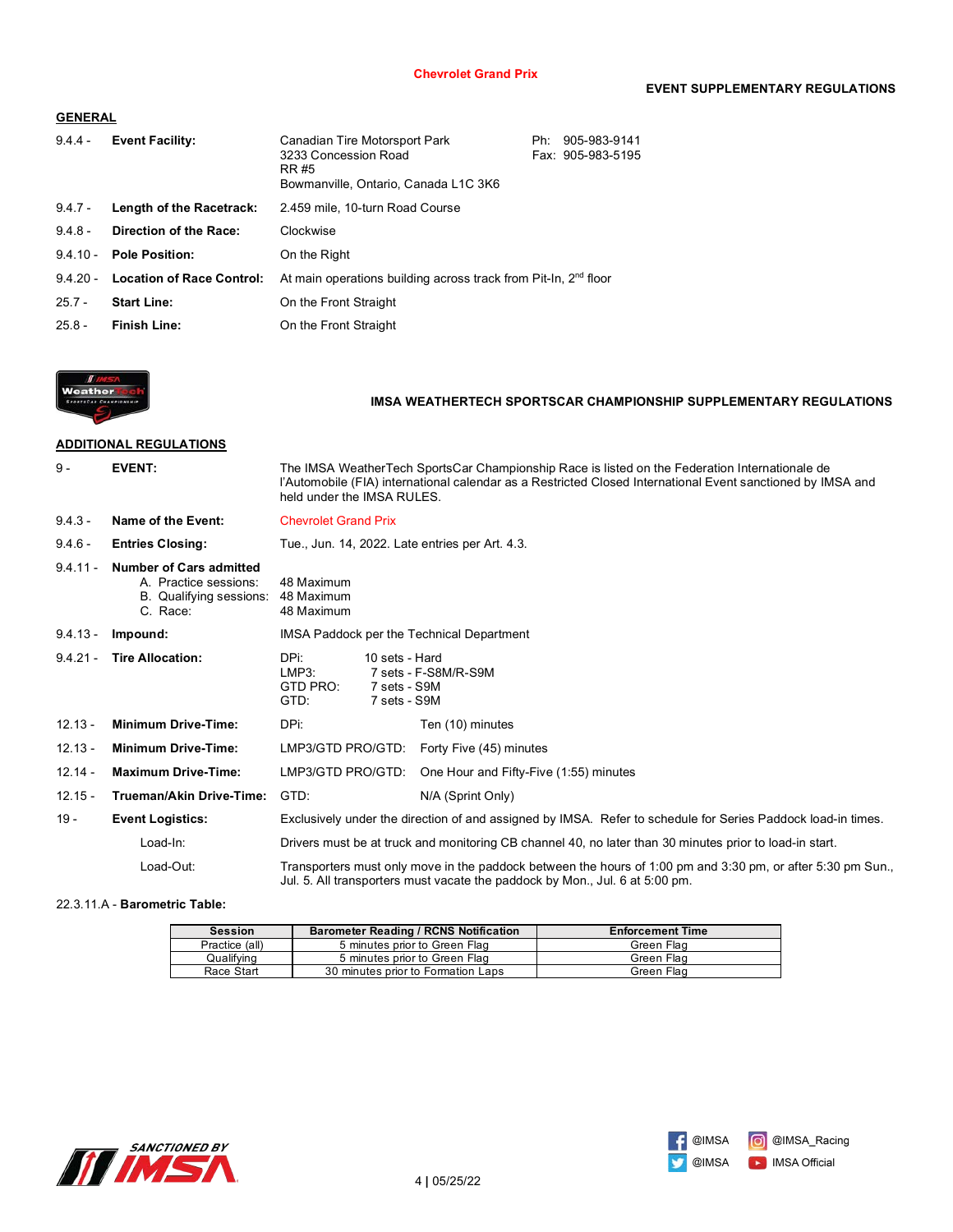

## **IMSA MICHELIN PILOT CHALLENGE SUPPLEMENTARY REGULATIONS**

## **ADDITIONAL REGULATIONS**

| $9 -$      | <b>EVENT:</b>                                                                                  | The IMSA Michelin Pilot Challenge at Canadian Tire Motorsports Park is sanctioned by IMSA and held under<br>the IMSA RULES.                                               |  |
|------------|------------------------------------------------------------------------------------------------|---------------------------------------------------------------------------------------------------------------------------------------------------------------------------|--|
| $9.4.3 -$  | Name of the Event:                                                                             | Canadian Tire Motorsports Park 120                                                                                                                                        |  |
| $9.4.6 -$  | <b>Entries Closing:</b>                                                                        | Tue., Jun. 14, 2022. Late entries per Art. 4.3.                                                                                                                           |  |
| $9.4.11 -$ | <b>Number of Cars admitted</b><br>A. Practice sessions:<br>B. Qualifying sessions:<br>C. Race: | 60 Maximum<br>60 Maximum<br>60 Maximum                                                                                                                                    |  |
| $9.4.13 -$ | Impound:                                                                                       | IMSA Challenge / Single-Make Series Trailer in the Paddock per the Technical Department.                                                                                  |  |
| $9.4.21 -$ | <b>Tire Allocation:</b>                                                                        | GS:<br>5 sets - S9M (27/65 18 application must use S9M+ specification)<br>TCR:<br>$4 \text{ sets} - \text{S}9M+$                                                          |  |
| $12.13 -$  | <b>Minimum Drive-Time:</b>                                                                     | Forty (40) minutes                                                                                                                                                        |  |
| $12.14 -$  | <b>Maximum Drive-Time:</b>                                                                     | Eighty (80) minutes                                                                                                                                                       |  |
| $19 -$     | <b>Event Logistics:</b>                                                                        | Exclusively under the direction of and assigned by IMSA. Refer to schedule for Series paddock load-in times.                                                              |  |
|            | Load-In:                                                                                       | Drivers must be at truck and monitoring CB channel 40, no later than 30 minutes prior to load-in start.                                                                   |  |
|            | Load-Out:                                                                                      | Transporters must not move in the paddock between the hours of 7:00 am and 12:30 pm Sun., Jul. 5. All<br>transporters must vacate the paddock by Mon., Jul. 6 at 5:00 pm. |  |



### **IMSA PROTOTYPE CHALLENGE SUPPLEMENTARY REGULATIONS**

# **ADDITIONAL REGULATIONS**

| $9 -$                     | <b>EVENT:</b>                                                                                  | Round 7 of the IMSA Prototype Challenge Presented by Mazda at Canadian Tire Motorsports Park is<br>sanctioned by IMSA and held under the IMSA RULES.                                        |  |
|---------------------------|------------------------------------------------------------------------------------------------|---------------------------------------------------------------------------------------------------------------------------------------------------------------------------------------------|--|
| $9.4.6 -$                 | <b>Entries Closing:</b>                                                                        | Tue., Jun. 14, 2022. Late entries per Art. 4.3.                                                                                                                                             |  |
| $9.4.11 -$                | <b>Number of Cars admitted</b><br>A. Practice sessions:<br>B. Qualifying sessions:<br>C. Race: | 50 Maximum<br>50 Maximum<br>50 Maximum                                                                                                                                                      |  |
| $9.4.13 -$                | Impound:                                                                                       | IMSA Challenge / Single-Make Series Trailer in the Paddock per the Technical Department.                                                                                                    |  |
| $9.4.21 -$                | <b>Tire Allocation:</b>                                                                        | LMP3:<br>5 sets - F-S8M/R-S9M                                                                                                                                                               |  |
| $12.13 -$                 | <b>Minimum Drive-Time:</b>                                                                     | Forty (40) minutes                                                                                                                                                                          |  |
| $12.14 -$                 | <b>Maximum Drive-Time:</b>                                                                     | N/A                                                                                                                                                                                         |  |
| 19 -                      | <b>Event Logistics:</b>                                                                        | Exclusively under the direction of and assigned by IMSA. Refer to schedule for Series paddock load-in times.                                                                                |  |
|                           | Load-In:                                                                                       | Drivers must be at truck and monitoring CB channel 40, no later than 30 minutes prior to load-in start.                                                                                     |  |
|                           | Load-Out:                                                                                      | Transporters must only move in the paddock between the hours of 1:00 pm and 3:30 pm, or after 5:30 pm Sun.,<br>Jul. 5. All transporters must vacate the paddock by Mon., Jul. 6 at 5:00 pm. |  |
| <b>Pit Lane Distance:</b> |                                                                                                | 29,349 inches                                                                                                                                                                               |  |
|                           | 35.1.5 / 37.4.6.A - Pit Stop Time:                                                             | One Hundred Fifteen (115) Seconds                                                                                                                                                           |  |

#### **GENERAL - EVENT / TRACK INFORMATION - ALL SERIES**

| $3.7.2 -$ | <b>Driver Deadline/Fee:</b> | CoB Mon., Jun. 14. Until CoB Fri., Jun. 24, an expediting fee is charged. No applications (or related documents)<br>processed after CoB Fri., Jun. 24.                            |
|-----------|-----------------------------|-----------------------------------------------------------------------------------------------------------------------------------------------------------------------------------|
| $4.3.6 -$ | <b>Event Confirmations:</b> | Event Confirmation Declarations must be submitted via TIMS no later than 4pm Mon., Jun. 20. \$500 is charged for<br>late Declarations or Driver changes made after this deadline. |



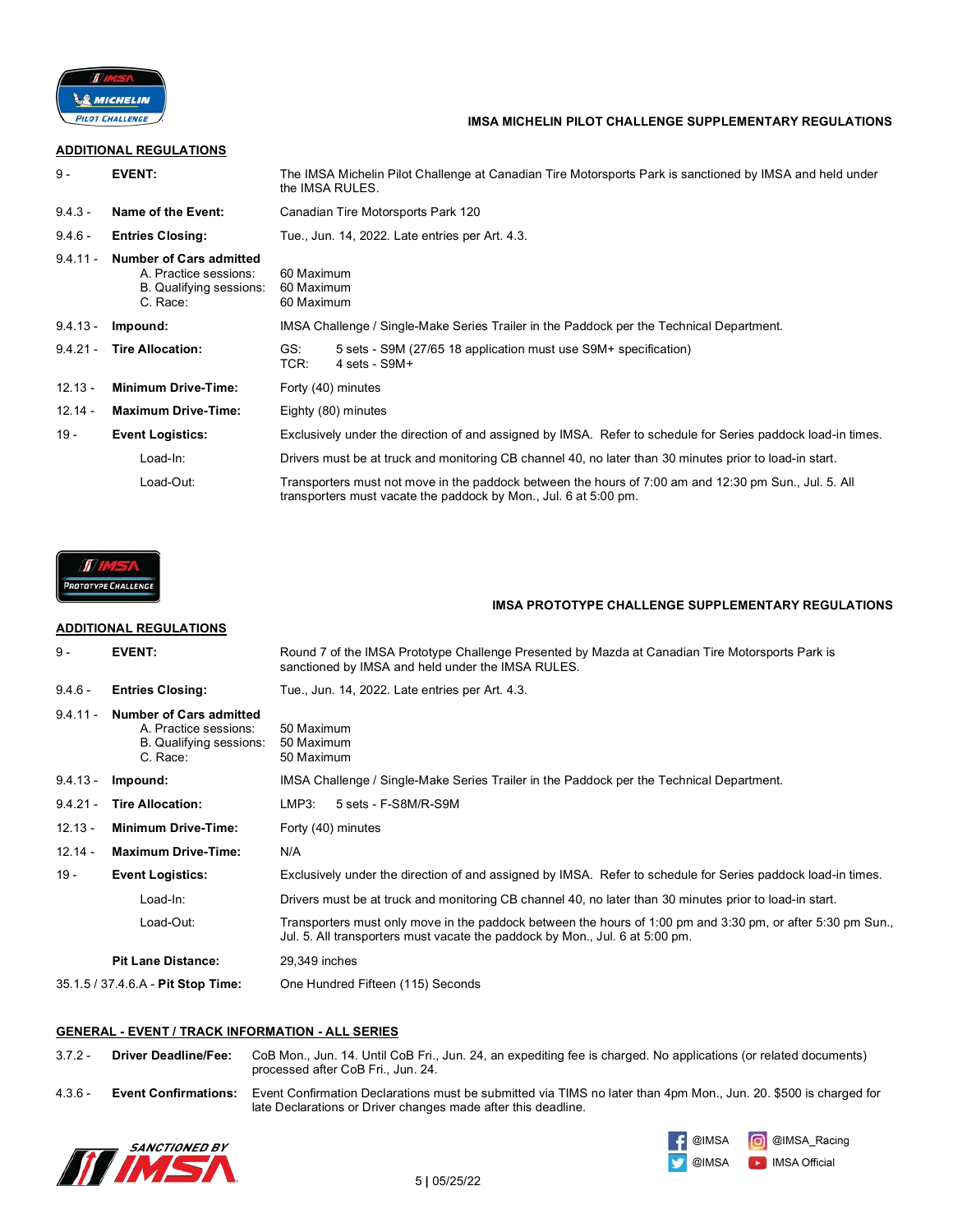#### **GENERAL - EVENT / TRACK INFORMATION - ALL SERIES, CONT.**

|     | 9.4.14.A - Fuel Schedule:   | The VP depot is located in the Main Paddock back corner adjacent to hospitality. VP will deliver fuel to each Team's<br>pit box prior to the Event load-in. To redirect delivery to the Team's garage, please contact VP in advance of the<br>Event.                                                                                                                                                                                                                                                                                                                                                                                                                                                                                                                                                                                                                                                                                                              |
|-----|-----------------------------|-------------------------------------------------------------------------------------------------------------------------------------------------------------------------------------------------------------------------------------------------------------------------------------------------------------------------------------------------------------------------------------------------------------------------------------------------------------------------------------------------------------------------------------------------------------------------------------------------------------------------------------------------------------------------------------------------------------------------------------------------------------------------------------------------------------------------------------------------------------------------------------------------------------------------------------------------------------------|
| А.  | <b>Screening Process:</b>   | A Covid Roster is no longer required. Participants must electronically complete HIPAA Waiver and COVID-19 Waiver<br>included in the credential application. There is no longer on-site scanning, and stickers for credentials are not<br>required. For Event-specific COVID-19 protocols, please reference the IMSA Event Operations Protocol document.                                                                                                                                                                                                                                                                                                                                                                                                                                                                                                                                                                                                           |
| В.  | <b>IMSA Transporters:</b>   | The IMSA Transporters will be accessible. Please enter the doors labeled "in" and "out" appropriately, and follow all<br>Instructions listed outside the transporters. While waiting to enter, please respect social distancing outside of the<br>transporters. Please keep crew member visits to a minimum.                                                                                                                                                                                                                                                                                                                                                                                                                                                                                                                                                                                                                                                      |
| С.  | <b>Driver/TM Briefing:</b>  | Briefing will be pre-recorded, distributed and posted on Jul. 30.<br>It will be available on the Event page of the Competitor website.<br>For questions regarding the briefing please contact the following as appropriate:<br>Beaux Barfield - IWSC & IMPC Racing Related, bbarfield@imsa.com or 832-260-1032<br>Todd Snyder - IPC Racing Related, tsnyder@imsa.com or 860-248-9115<br>Brian Wilson - IMPC Series Coordinator, bwilson@imsa.com or 386-281-9494<br>Paul Walter - Sporting Regulations, pwalter@imsa.com or 614-598-6783<br>David Pees - Timing and Scoring, dpees@imsa.com or 386-308-8866<br>Cory Posocco - Paddock Logistics, cposocco@imsa.com or 386-566-8313<br>Geoff Carter - Sr. Dir. Series Platforms, gcarter@imsa.com or 386-868-6624<br>Eric Haverson - Technical, ehaverson@imsa.com or 386-562-7214<br>Roy Spielmann - Track Services, rspielmann@imsa.com or 414-702-0905<br>Angela Hall - Medical, ahall@imsa.com or 386-310-6516 |
| D.  | <b>Track Walk:</b>          | The Track Walk is walk and bicycle only. Must not embark later than 45 minutes remaining. Please maintain social<br>distancing and proper PPE.                                                                                                                                                                                                                                                                                                                                                                                                                                                                                                                                                                                                                                                                                                                                                                                                                    |
| 1.  | <b>Nitrogen Supply:</b>     | Airgas is the exclusive nitrogen supplier, motorsports@airgas.com or 800-367-4273.                                                                                                                                                                                                                                                                                                                                                                                                                                                                                                                                                                                                                                                                                                                                                                                                                                                                                |
| 2.  |                             | Motorsports Ministries: Terry Borcheller, terryborcheller@aol.com or 678-677-5861.                                                                                                                                                                                                                                                                                                                                                                                                                                                                                                                                                                                                                                                                                                                                                                                                                                                                                |
| 3.  | Telephone/Internet:         | IMSA Dedicated Internet (IDI) for Pit Lane or Paddock, contact dpees@imsa.com or 386-308-8866. Jennifer<br>Koncovy, jen@ctmpark.com or 905-983-9141 for a temporary phone service application.                                                                                                                                                                                                                                                                                                                                                                                                                                                                                                                                                                                                                                                                                                                                                                    |
| 4.  | Security:                   | WestForce Security, Shane West, shane@westforcesecurity.com or 905-449-4426                                                                                                                                                                                                                                                                                                                                                                                                                                                                                                                                                                                                                                                                                                                                                                                                                                                                                       |
| 5.  | <b>Team Food Service:</b>   | Scheper Event Group. Kaitlin Scheper, kaitlin@schepereventgroup.com 843-812-7021.                                                                                                                                                                                                                                                                                                                                                                                                                                                                                                                                                                                                                                                                                                                                                                                                                                                                                 |
| 6.  | Catering:                   | Ashley Johnstone, ashley@ctmpark.com or 905-983-9141. Team caterers contact Jen Koncovy jen@ctmpark.com.                                                                                                                                                                                                                                                                                                                                                                                                                                                                                                                                                                                                                                                                                                                                                                                                                                                          |
| 7.  | <b>Hospitality:</b>         | Ashley Johnstone, ashley@ctmpark.com or 905-983-9141.                                                                                                                                                                                                                                                                                                                                                                                                                                                                                                                                                                                                                                                                                                                                                                                                                                                                                                             |
| 8.  | <b>Motorhomes:</b>          | Jennifer Koncovy, jen@ctmpark.com or 905-983-9141.                                                                                                                                                                                                                                                                                                                                                                                                                                                                                                                                                                                                                                                                                                                                                                                                                                                                                                                |
| 9.  | <b>Golf Cart Rentals:</b>   | Bennett Golf Cars, Nikki Gordon, www.bennettgolfcars.ca or 905-640-7822.                                                                                                                                                                                                                                                                                                                                                                                                                                                                                                                                                                                                                                                                                                                                                                                                                                                                                          |
| 10. | <b>Equipment Rental:</b>    | Sunbelt Rentals, James Wilkie - james.wilkie@sunbeltrentals.com or 905-576-1888.                                                                                                                                                                                                                                                                                                                                                                                                                                                                                                                                                                                                                                                                                                                                                                                                                                                                                  |
| 11. | <b>Truck Washing:</b>       | Ultimate Detail, Dylan, 905-439-2338.                                                                                                                                                                                                                                                                                                                                                                                                                                                                                                                                                                                                                                                                                                                                                                                                                                                                                                                             |
|     | 12. Pit Vehicles:           | Pit vehicles must be operated by a licensed driver 18 years or more in age. 10 MPH speed limit in Paddock and pit<br>areas.                                                                                                                                                                                                                                                                                                                                                                                                                                                                                                                                                                                                                                                                                                                                                                                                                                       |
|     | 13. False Grid:             | On the road leading to pit lane entrance.                                                                                                                                                                                                                                                                                                                                                                                                                                                                                                                                                                                                                                                                                                                                                                                                                                                                                                                         |
| 14. | <b>Spotter Information:</b> | N/A                                                                                                                                                                                                                                                                                                                                                                                                                                                                                                                                                                                                                                                                                                                                                                                                                                                                                                                                                               |
|     | 15. Facility Restrictions:  | Paddock open 24 hours a day. Observe quiet hours 11:00 pm - 8:00 am, please turn off all music and generators.<br>Pets permitted but must be on a leash. Unlicensed vehicles prohibited outside of the Paddock. Camping prohibited in<br>the Paddock. Speed limit is 15KPH in camping areas, stay on established roads and OFF the sand hills.                                                                                                                                                                                                                                                                                                                                                                                                                                                                                                                                                                                                                    |
| 16. | Radio License Info:         | All US based Teams must acquire a Short Term Radio License from Industry Canada to operate at Canadian Tire<br>Motorsports Park. Information at imsacompetitors.com.                                                                                                                                                                                                                                                                                                                                                                                                                                                                                                                                                                                                                                                                                                                                                                                              |
|     | 17. Parking Procedure:      | IMSA Annual Parking Passes are accepted for infield parking. Enter through the tunnel and bear right to the<br>competitor lot. Violators towed at owner/operator's expense.                                                                                                                                                                                                                                                                                                                                                                                                                                                                                                                                                                                                                                                                                                                                                                                       |
|     | 18. Canadian Taxes:         | Canada has a goods and services tax (GST) on many items such as accommodations and most goods to be used<br>primarily outside Canada. Americans visiting Canada can keep receipts, file a claim and be reimbursed for the<br>taxes. Information kits are available at the border. Refund applications (Form GST176) can be obtained from<br>Canada Customs and Revenue Agency by calling 800-959-2221 (From Canada and the United States), 613-952-<br>3741 (Outside Canada and the United States) or on-line at www.cra-arc.gc.ca                                                                                                                                                                                                                                                                                                                                                                                                                                |
|     | 19. Helicopter:             | Canadian law prohibits the dedicated placement of an on-site medical response helicopter.                                                                                                                                                                                                                                                                                                                                                                                                                                                                                                                                                                                                                                                                                                                                                                                                                                                                         |
|     |                             |                                                                                                                                                                                                                                                                                                                                                                                                                                                                                                                                                                                                                                                                                                                                                                                                                                                                                                                                                                   |

**20. Additional Information:** Additional maps, forms and information specific to this Event at imsacompetitors.com.